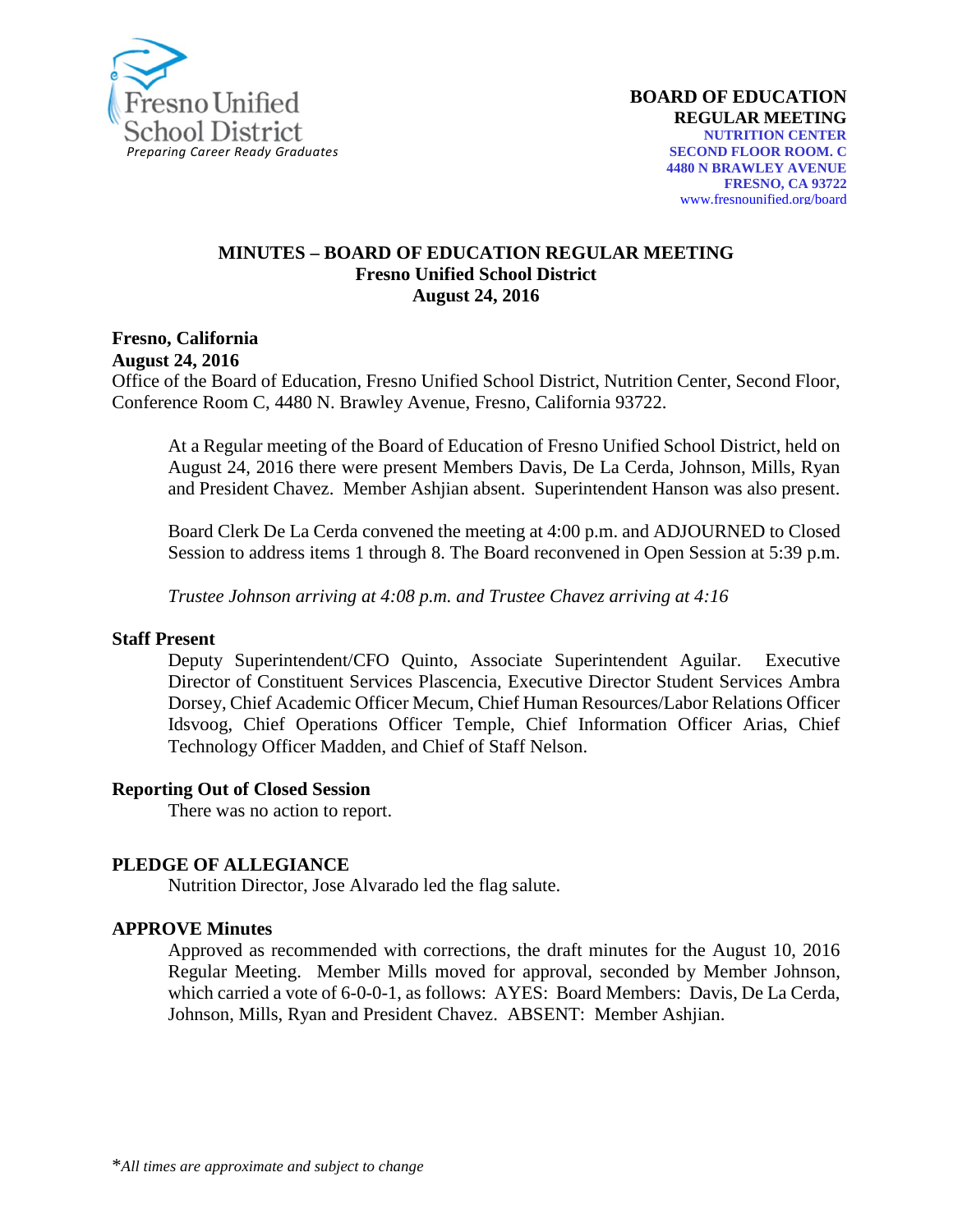## **HEAR Report from Superintendent**

- A [video](https://vimeo.com/179067235) recap of activities from the first week of school and thanked staff for their hard work and dedication in creating a strong start.
- Superintendent Hanson shared that the district's fleet of 99 plus buses now have free Wi-Fi. This provides students the ability to login to the Student Portal, access assignments and do homework while riding to and from school and extra-curricular activities.
- SBAC results are in and Fresno Unified experienced gains at all grade levels in both English Language Arts and Mathematics -- the first time in 15 years. Superintendent Hanson noted that while gains were impressive, we are still not where we aspire to be and encouraged staff and students to continue to keep working and stay committed to continuous improvement.
- Superintendent Hanson highlighted the re-opening of Addicott Elementary, sharing comments that were shared with him from Principal Pleshe -- voicing the tremendous pride from parents, staff and the community.
- In preparation for the facility bond  $-$  Measure X  $-$  being placed on the November ballot, there are a number of informational Facilities Master Plan meetings being held. The first two are next week: Monday, August 29 in the Sunnyside cafeteria and Wednesday, August 31 in the Fresno High cafeteria. For a complete list of dates and locations visit the district website at fresnounified.org.

On a motion by Member Davis, seconded by Member De La Cerda, the consent agenda, exclusive of agenda item: A-6 and A-19 which were pulled for further discussion, was approved on a roll call vote of 6-0-0-1 as follows: Members Davis, De La Cerda, Johnson, Mills, Ryan and President Chavez. Member Ashjian absent.

## **A. CONSENT AGENDA**

#### **A-1, APPROVE Personnel List APPROVED**, **as recommended** the Personnel List, Appendix A, as submitted.

- **A-2, ADOPT Findings of Fact and Recommendations of District Administrative Board ADOPTED as recommended,** the Findings of Fact and Recommendations of District Administrative Panels resulting from hearings on expulsion and readmittance cases conducted during the period since the August 10, 2016, Regular Board meeting.
- **A-3, ADOPT Waiver Request for Special Education Credential in Deaf and Hard of Hearing**

**ADOPTED as recommended,** a waiver request for Patricia Schantz to serve as a Special Education Teacher in Deaf and Hard of Hearing (DHH). The Education Code 44225(m) allows the commission to grant waivers to fill in an area deemed hard-to-fill. The Superintendent recommends adoption. Fiscal impact: There is no fiscal impact to the distrct. Contact person: Paul Idsvoog, telephone 457-3548.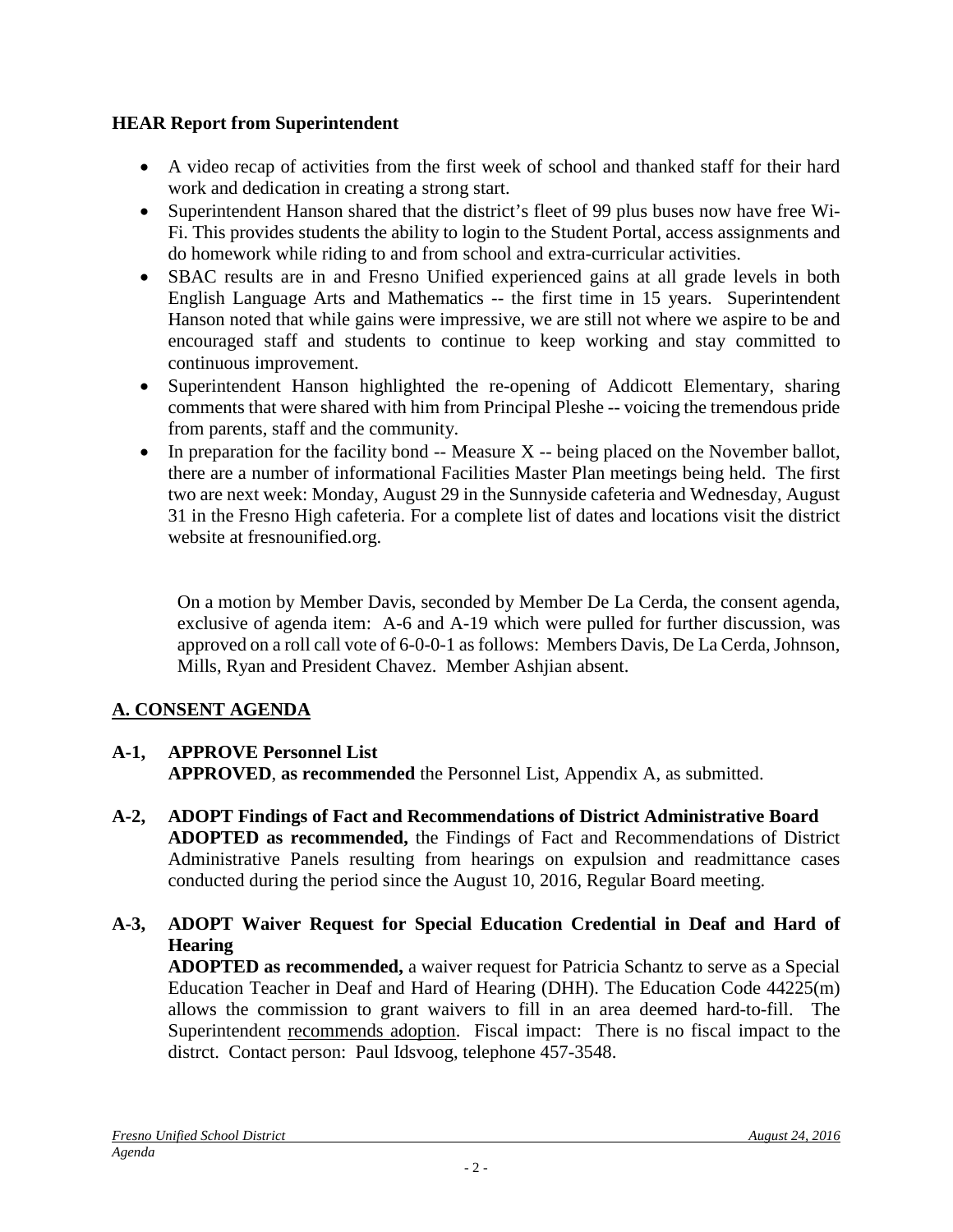**A-4, ADOPT Variable Term Waiver for Alma Angelica Hernandez Chavez, Lucero Escareno Rosales, Maria del Rocio Gonzalez Ramos and Aaron Jesus Faz Elizondo ADOPTED as recommended,** Included in the Board binders are Variable Term Waiver requests for Alma Angelica Hernandez Chavez, Lucero Escareno Rosales, Maria del Rocio Gonzalez Ramos and Aaron Jesus Faz Elizondo. The Superintendent recommends adoption. Fiscal impact: There is no fiscal impact to the distrct. Contact person: Paul Idsvoog, telephone 457-3548.

#### **A-5, APPROVE 2016/17 Consolidated Application for Categorical Aid Programs Spring Release to the California Department of Education**

**APPROVED**, **as recommended** The Consolidated Application (Con App) is the tool used by the California Department of Education (CDE) to distribute funds from federal programs to school districts across California. Funds received enable us to serve students through activities described in each school's Single Plan for Student Achievement (SPSA) and in the district's Local Education Agency (LEA) plan. A copy of the completed Con App is available in the Board Office for review. The Superintendent recommends approval. Fiscal impact: Total funding for categorical programs included in the Con App is \$49,654,732. These funds are included in the 2016/17 Adopted Budget approved by the Board on June 1, 2016. Contact person: Ruth F. Quinto, telephone 457-6226.

## **A-6, APPROVE Fresno Economic Opportunities Commission Street Saints Early Learning Outreach and Support**

# PULLED for discussion

**APPROVED**, **as recommended** Fresno Economic Opportunities Commission Street Saints will provide services at Fresno Unified School District's A Street Early Learning Center during its 246 days of operation. Services will support a safe learning environment and provide community outreach and referral to center services and resources. The Superintendent recommends approval. Fiscal impact: Sufficient funds in the amount of \$55,000 are available in the Child Development Unit budget. Contact person: Kim Mecum, telephone 457-3731.

**Member Johnson** – What will the Street Saints be doing at the "A" Street Early Learning Center?

**Deanna Mathies** – They will provide a safe environment for the children and support the parents that utilize the services for child care, infants through five years old.

**Member Johnson** – The reason I ask is because between "A" and "B" street there is an ally and to the west there is a corner that people hang out on. Will Street Saints be able to talk to those people and get them to move on?

**Deanna Mathies** – We have been working with them and Street Saints has already put the word out into the community. They will be working with the staff at the site to assist in keeping the surrounding area safe, and working with the surrounding businesses as well.

**Member Johnson** – I was wondering, will police officers be able to spend more time going through that area to make sure it is somewhat sterile?

**Deanna Mathies** – Along with our safety department we have worked with them to create a clear communication with the police department when incidents occur. Our site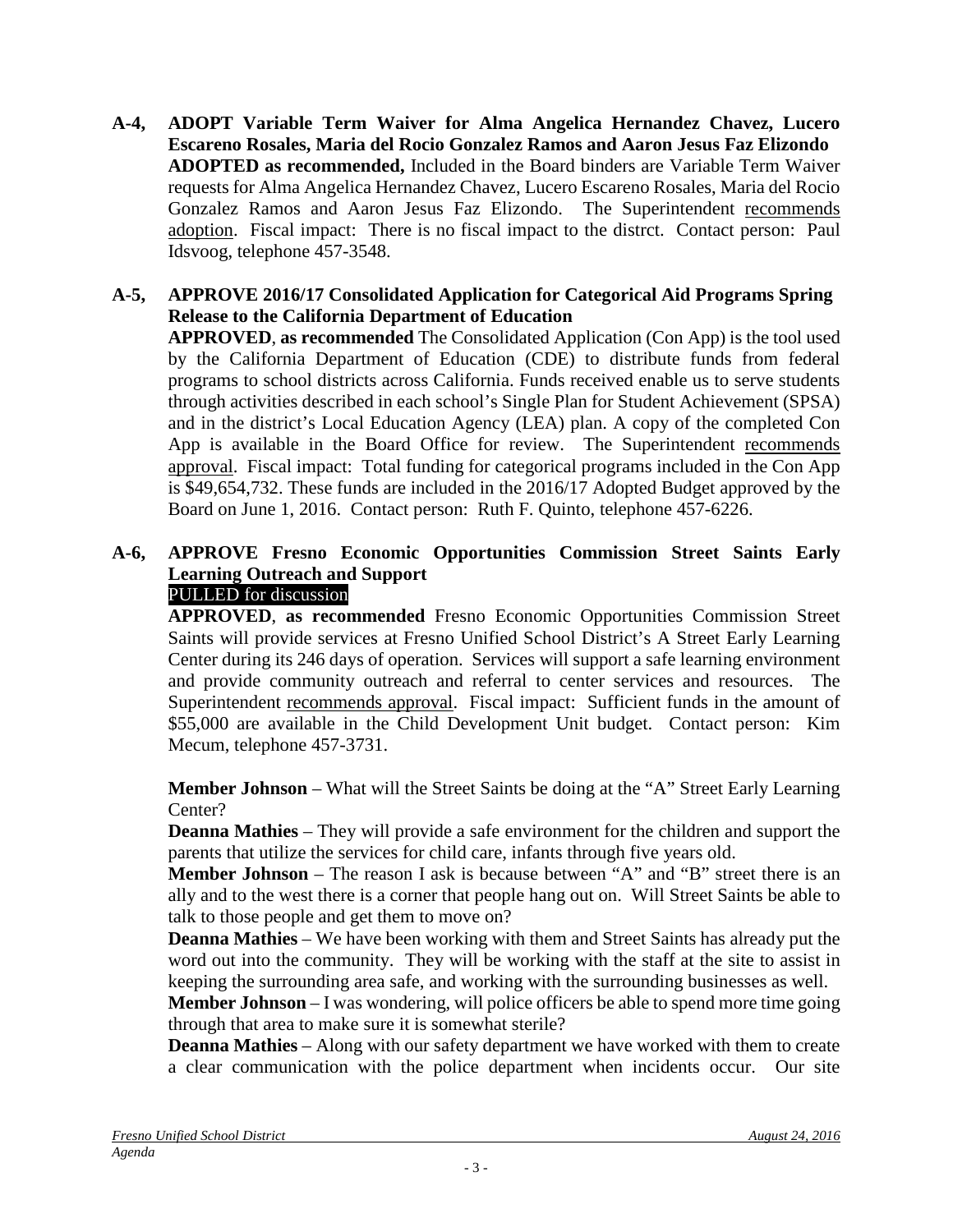supervisor and manager of the center, she has communication with the police department and with Mr. Brian King.

**Mr. Brian King –** We are going to use our relationships with other businesses to make them aware of the early learning center and be ambassadors and recruit families so they know there is a facility for them to use. We are here to change the culture of the neighborhood.

**Superintendent Hanson –** We will have the conversation as the last of our SNROs land in our middle schools, to potentially help out in that area as well.

Member Johnson moved for approval, seconded by Member Mills, which carried a 6-0-0- 1 vote, as follows: AYES: Member Davis, De La Cerda, Johnson Mills, Ryan and President Chavez. ABSENT: Member Ashjian.

#### **A-7, APPROVE Contract with Solution Tree to Provide Professional Learning to All Principals and Lead Teachers in Support of Accountable Communities**

**APPROVED**, **as recommended** Solution Tree, Inc., will provide all site principals and 775 Lead Teachers with direct professional learning in support of developing and leading Accountable Communities (Professional Learning Communities). They will provide professional learning services for a cost of up to \$184,800. The Superintendent recommends approval. Fiscal impact: Sufficient funds are available in the Chief Academic Office budget for a cost of \$184,800. Contact person: Kim Mecum, telephone 457-3731.

**A-8, APPROVE Management Software License and Maintenance Agreement for Transportation Department Scheduling/Routing Software APPROVED**, **as recommended** It is recommended that the Board approve the management software and maintenance agreement for the EDGAR scheduling, routing, and monitoring software used by the Transportation Department. The system also tracks bus mileage for preventive maintenance compliance required by the California Highway Patrol. The contract amount is \$82,560 and the term of the agreement is September 1, 2016 through August 31, 2021. A copy of the agreement is available for review in the Purchasing Department. The Superintendent recommends approval. Fiscal impact: Funding of \$82,560 is available in the Transportation Department budget. Contact person: Karin Temple, telephone 457-3134.

**A-9, APPROVE Amendment No. 1 to the Purchase and Sale Agreement and Escrow Instructions, Between Fresno Unified and Bedrock Land Development, Inc. APPROVED**, **as recommended** Included in the Board binders and recommended for approval is Amendment No. 1 to the Purchase and Sale Agreement and Escrow Instructions between the District and Bedrock Land Development, Inc. for property located at Church and Peach Avenues in southeast Fresno. The property owner/seller has agreed to the Amendment, which would allow the District until October 24, 2016, to complete certain studies and obtain California Department of Education approval. The Superintendent recommends approval. Fiscal impact: Approval of Amendment No. 1 results in no fiscal impact to the district. Contact person: Karin Temple, telephone 457- 3134.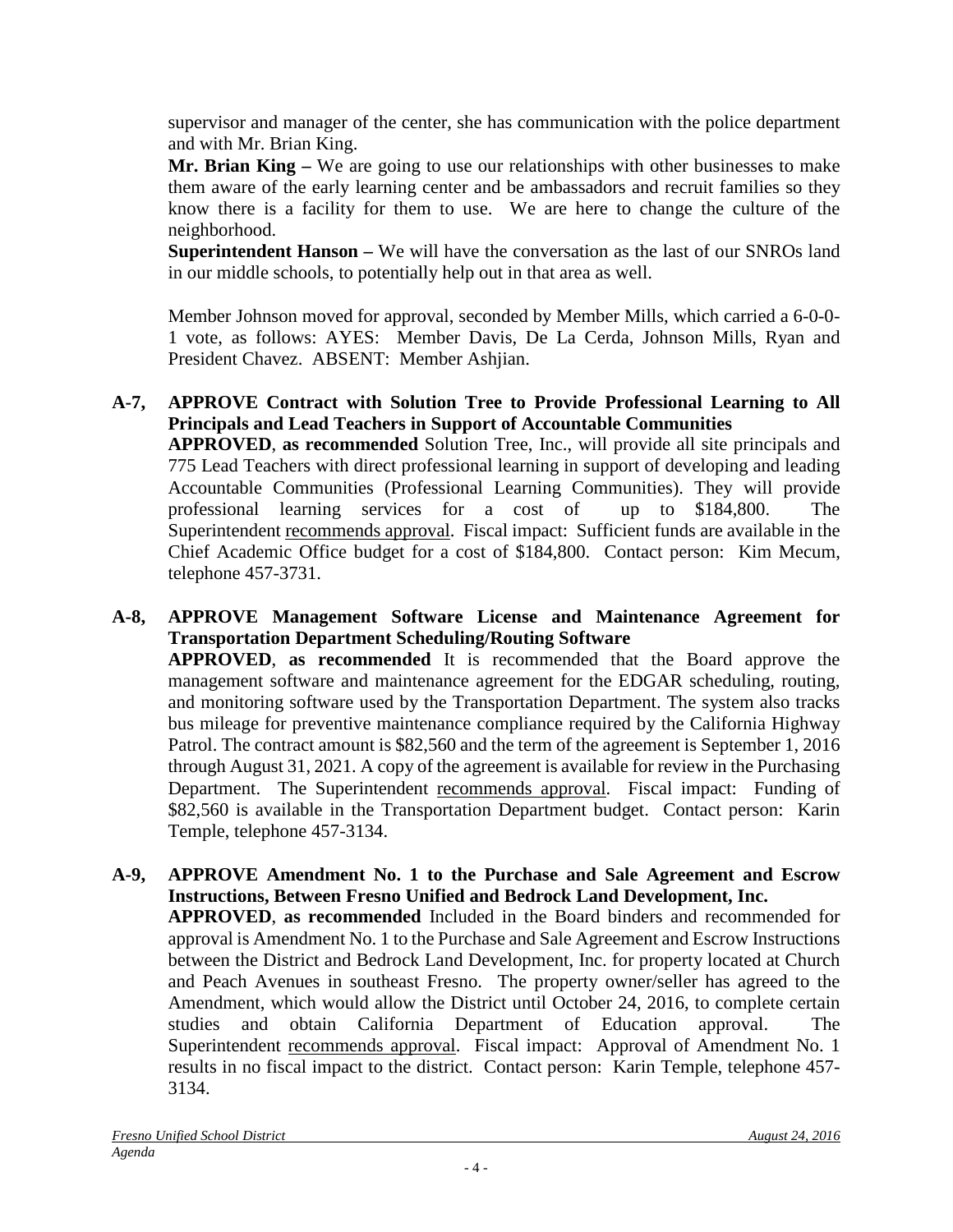## **A-10, APPROVE Appointment of Chair to Citizens' Bond Oversight Committee**

**APPROVED**, **as recommended** It is recommended that the Board approve the appointment of Barbara Steck as Chair of the Citizens' Bond Oversight Committee. The Citizens' Bond Oversight Committee was established by the Board *"to inform the public concerning the expenditure of bond proceeds approved by the voters,"* and *"to ensure that bond proceeds are expended only for the purposes set forth in the ballot measures"*  (Committee Bylaws)*.* The Superintendent recommends approval. Fiscal impact: There is not fiscal impact to the district. Contact person: Karin Temple, telephone 457-3134.

## **A-11, APPROVE Request for Proposal (RFP) #17-01, Building Futures Newspaper**

**APPROVED**, **as recommended** Included in the Board binders is information on RFP #17- 01, to select a qualified vendor to design and print the monthly Fresno Unified Newspaper "Building Futures". The RFP was lawfully advertised on July 6, 2016 and July 13, 2016. Notifications were sent to 15 vendors and the district received three responses. The proposal was evaluated on the vendor's ability to meet or exceed the requirements set forth in the RFP. The Superintendent recommends approval. Fiscal impact: The estimated amount of \$120,000

is available in the 2016/17 Communications Department budget. Contact person : Miguel Arias, telephone 457-3733.

#### **A-12, APPROVE Agreement with Pearson Assessments**

**APPROVED**, **as recommended** The Naglieri Nonverbal Ability Test (NNAT) is a nonverbal measure of general ability published by Pearson Education. The test is commonly used to identify gifted students. All second graders in Fresno Unified will participate in an on-line NNAT testing as a screening process to be further evaluated for the GATE programs. Pearson will provide the on-line testing services as well as reports and download of results. The Superintendent recommends approval. Fiscal impact: Annual costs of \$47,760. Funds are available in the Curriculum and Instruction budget. Contact person: Jorge Aguilar, telephone 457-3895.

#### **A-13, APPROVE Provisional Internship Permits**

**APPROVED**, **as recommended** Included in the Board binders are six (6) Provisional Internship Permit (PIP) recommendations to rehire or hire upon Board approval. The Superintendent recommends approval. Fiscal impact: There is no fiscal impact to the district. Contact person: Paul Idsvoog, telephone 457-3548.

## **A-14, DENY Claim #16-0216-0212**

**DENIED**, **as recommended** Included in the Board binders is a Claim for Damages on Cynthia Ann Thorpe, case #16-0216-0212. The Superintendent recommends that the Claim be denied and the matter referred to the district's Director of Benefits and Risk Management for further handling. The Superintendent recommends denial. Fiscal impact: There is no fiscal impact to the district at this time. Contact person: Ruth F. Quinto, telephone 457-6226.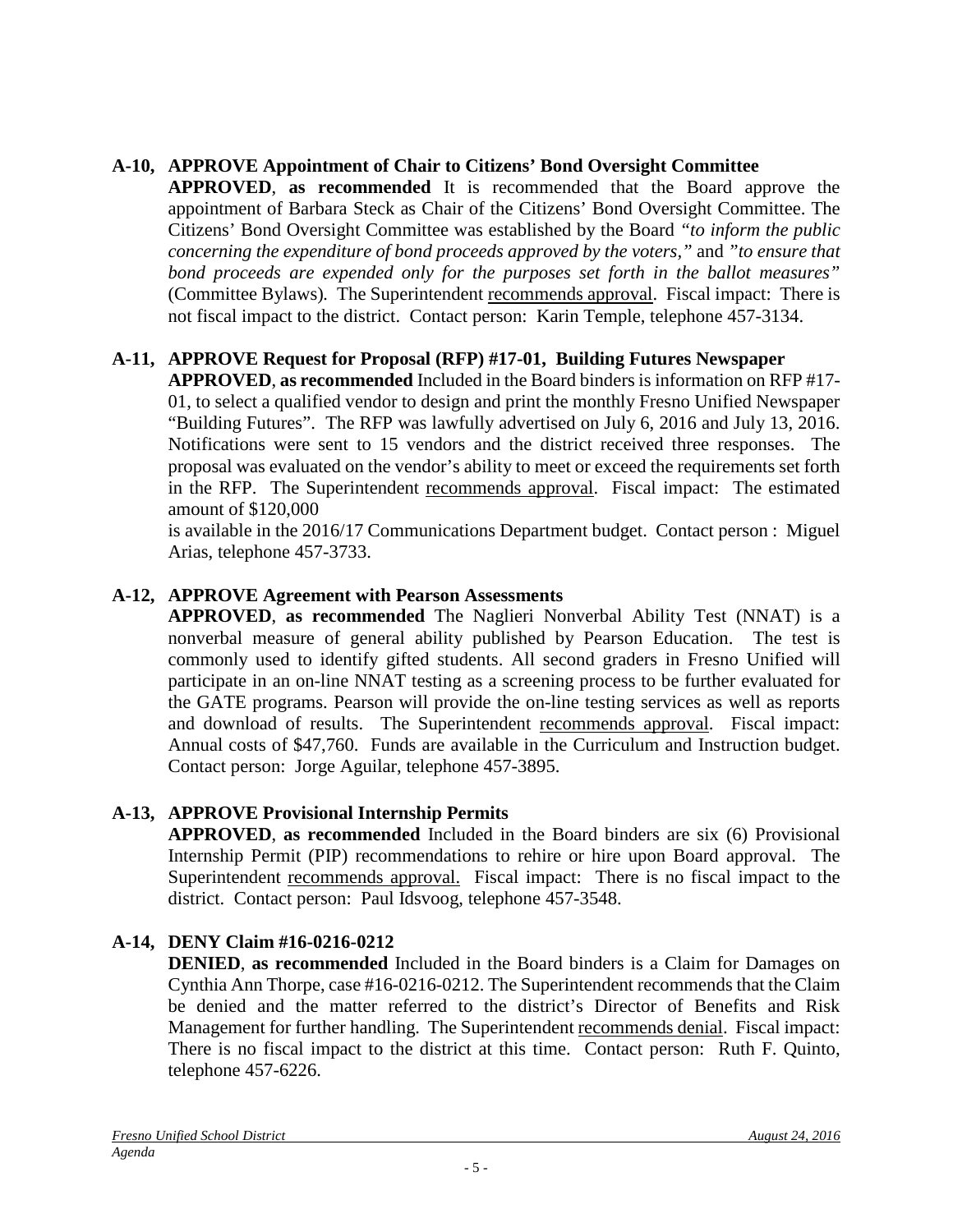## **A-15, DENY Claim #16-0216-0213**

**DENIED**, **as recommended** Included in the Board binders is a Claim for Damages on Brianna Nicole Thorpe, case #16-0216-0213. The Superintendent recommends that the Claim be denied and the matter referred to the district's Director of Benefits and Risk Management for further handling. The Superintendent recommends denial. Fiscal impact: There is no fiscal impact to the district at this time. Contact person: Ruth F. Quinto, telephone 457-6226.

## **A-16, DENY Claim #16-0721-0206**

**DENIED**, **as recommended** Included in the Board binders is a Claim for Damages on minor, case #16-0721-0206. The Superintendent recommends that the Claim be denied and the matter referred to the district's Director of Benefits and Risk Management for further handling. The Superintendent recommends denial. Fiscal Impact: There is no fiscal impact to the district at this time. Contact person: Ruth F. Quinto, telephone 457-6226.

## **A-17, DENY Claim #16-0802-0214**

**DENIED**, **as recommended** Included in the Board binders is a Claim for Damages on Michael Berg, case #16-0802-0214. The Superintendent recommends that the Claim be denied and the matter referred to the district's Director of Benefits and Risk Management for further handling. The Superintendent recommends denial. Fiscal Impact: There is no fiscal impact to the district at this time. Contact person: Ruth F. Quinto, telephone 457- 6226.

#### **A-18, RATIFY Submission of Grant Application to the College Futures Foundation**

**RATIFIED, as recommended** Ratification is requested for a planning grant application to the College Futures Foundation (CFF). The CFF seeks to increase the rate of bachelor's degree completion among California student populations who are low-income and have had historically low college success rates. The CFF planning grant provides the opportunity to fund the work of a FUSE Corps Fellow at Fresno Unified to lead significant new initiatives to improve access to college, advance the college going culture for low-income students, and increase the number of students transferring to a university to complete a bachelor's degree successfully. The Superintendent recommends ratification. Fiscal impact: The application requests \$150,000 in grant funds. Contact person: Ruth F. Quinto, telephone 457-6226.

#### **A-19, RATIFY Purchase Orders from June 1, 2016 through June 30, 2016** PULLED for discussion

**RATIFIED, as recommended** Included in the Board binders is information on purchase orders issued from June 1, 2016 through June 30, 2016. Purchase orders for \$10,000 or more are presented first, followed by purchase orders for less than \$10,000. A list of purchase orders issued for Associated Student Body (ASB) accounts is also provided. The Superintendent recommends ratification. Fiscal impact: Funding is noted on the attached pages. Contact person: Karin Temple, telephone 457-3134.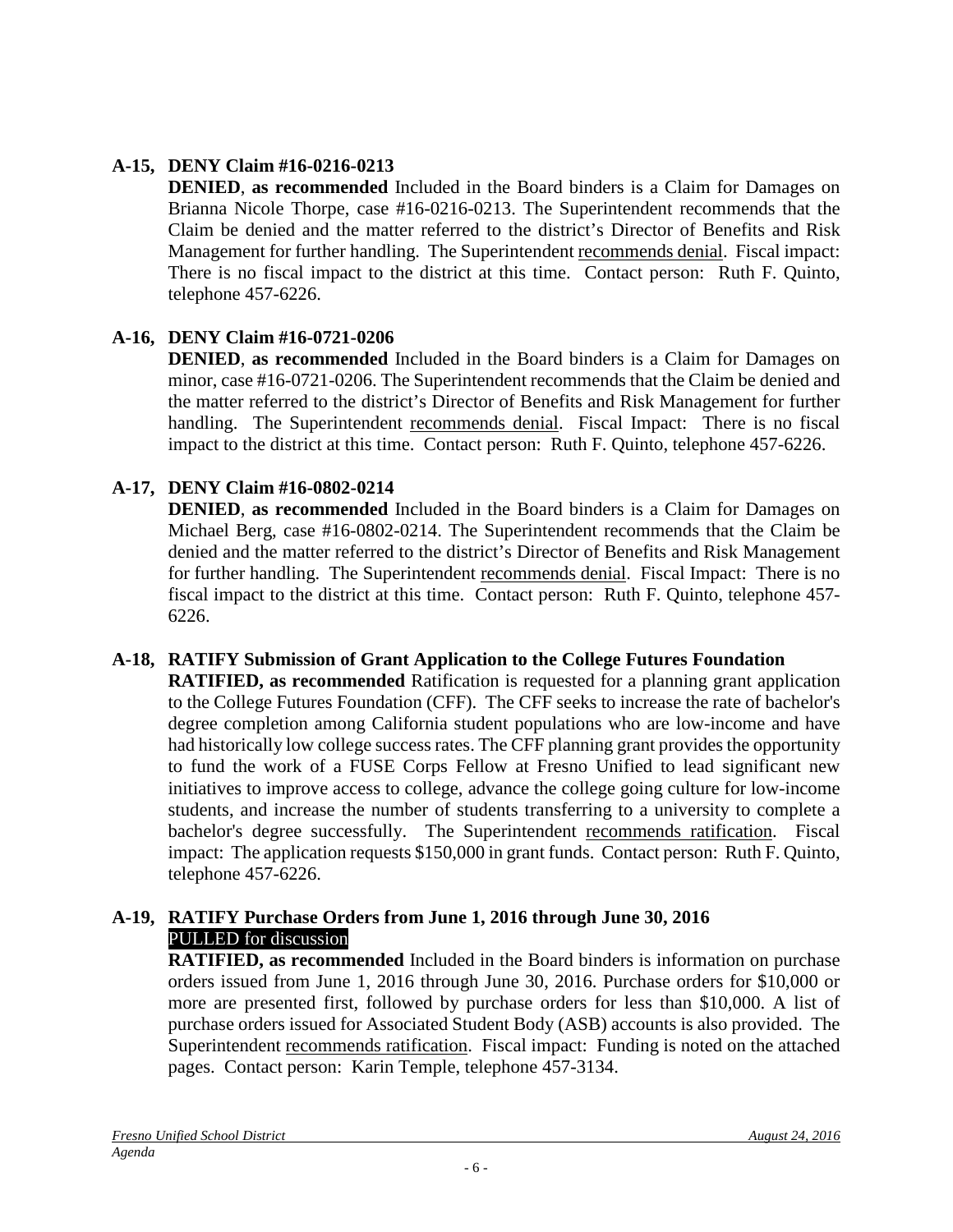**Member Mills** – I noticed on the purchase orders for the ASB Fund 950 that there are several items for the Island Water Park. I know that it is probably a fun place but I had a concern whether or not the district has checked into or accessed the safety record when we have students going to these types of locations. I would suggest that we may want to do that.

**Karin Temple** – So noted.

Member Mills moved for approval, seconded by Member Davis, which carried a 6-0-0-1 vote, as follows: AYES: Member Davis, De La Cerda, Johnson Mills, Ryan and President Chavez. ABSENT: Member Ashjian.

#### **END OF CONSENT AGENDA (ROLL CALL VOTE)**

## **UNSCHEDULED ORAL COMMUNICATIONS**

**Andrew Fabela** – Spoke about his concerns in regards to the Math and English scores and the correlation to graduation rates. Made comments in regards to the district getting Wi-Fi on the school buses but we can't get air conditioning on our buses. Lastly, stated that people want a list of projects set in place on the bond measure so when it is voted on nothing can ever change. **Xeng Her** – Spoke about his request to have a fulltime Hmong Liaison at Yosemite Middle School. Last year they had someone on staff who was able to speak Hmong but this year they do not.

#### **B. CONFERENCE/DISCUSSION AGENDA**

#### **B-20, PRESENT and DISCUSS Opening of Schools**

**PRESENTED and DISCUSSED** the strategic and operational initiatives to support student success for the 2016/17 school year. Presentaion by Bob Nelson.

Presentation by Chief of Staff, Bob Nelson and staff

For the record, there were comments/questions made by Community Member Andrew Fabela, Board Members Mills, Ryan and Superintendent Hanson. No action was required on this item.

A copy of the presentation is available on the district website.

#### **B-21, ADOPT Resolution 16-04 Providing for the Issuance and Sale of 2016 General Obligation Refunding Bonds**

**ADOPTED as recommended,** Resolution 16-04 providing for the issuance and sale of 2016 General Obligation Refunding Bonds in the maximum principal amount of \$127 million to refinance the following outstanding general obligation bonds:

• General Obligation Bonds, Election 2010, Series B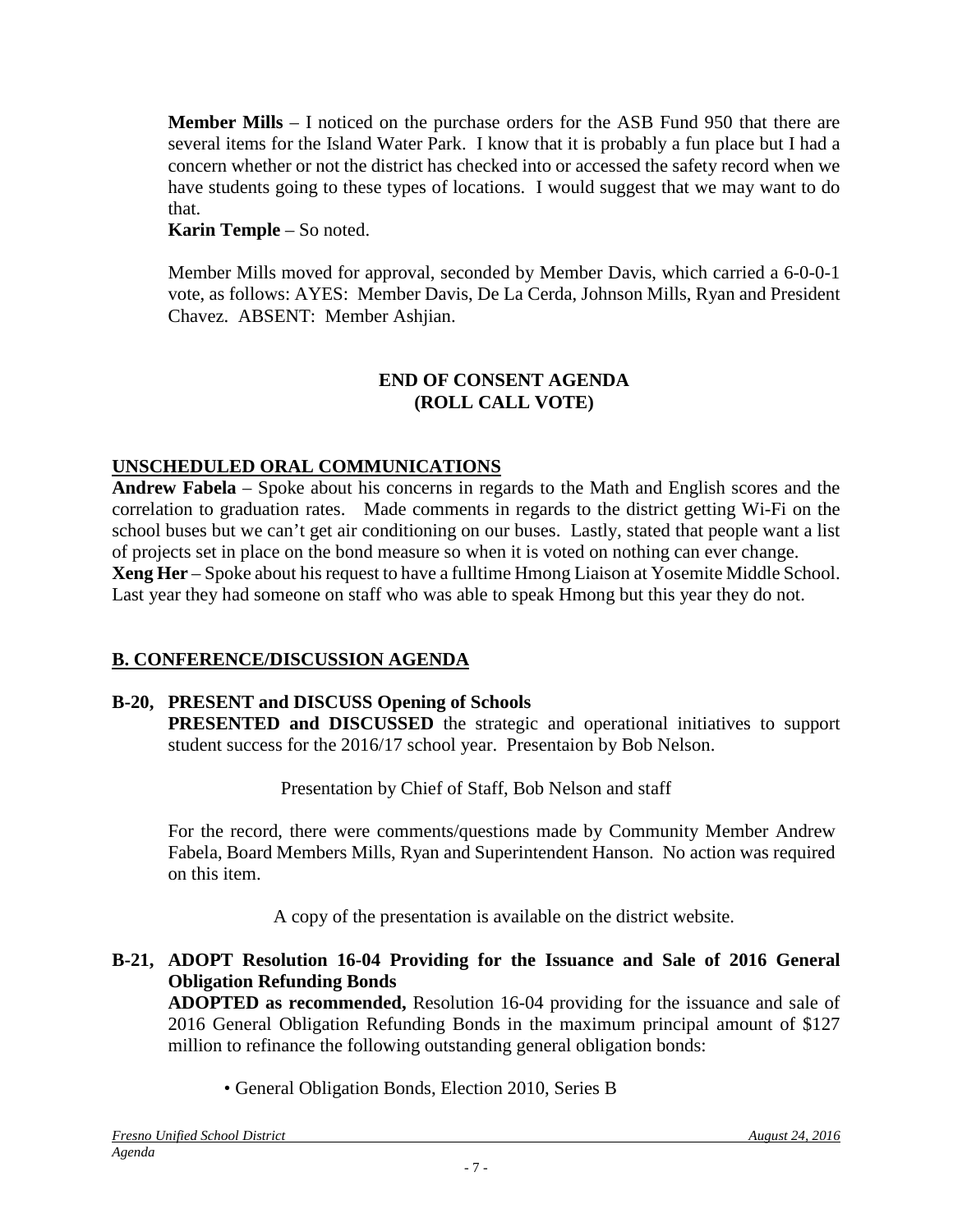• General Obligation Bonds, Election 2010, Series C

#### Presentation by Deputy Superintendent, Ruth Quinto

For the record, there were comments/questions made by Board Members Davis, De La Cerda and Mills. Ruth Quinto and legal counsel were available to provide clarification. Member Davis moved for adoption, seconded by Member Ryan, on a roll call vote of 6- 0-0-1 as follows: AYES: Members Davis, De La Cerda, Johnson, Mills, Ryan and President Chavez. ABSENT: Member Ashjian.

A copy of the presentation is available on the district website.

#### **7:00 P.M**

#### **B-22, PRESENT and DISCUSS Constituent Services Reporting**

**PRESENTED and DISCUSSED** the Constituent Services report for the 2015/16 schoolyear. This report is an update from last year's report which was presented to the Board on August 26, 2015. Also, included is the Constituent Services Quarterly Reporting for Constituent Services activities for the time period of May 1, 2016 through July 31, 2016. The Quarterly Reporting for the Valenzuela/Williams Uniform Complaint Procedures reporting for May 1, 2016 through July 31, 2016 are also included, in accordance with Education Code § 35186. Presentation by Executive Director, Teresa Plascencia.

Presentation by Executive Director, Teresa Plascencia

For the record, there were comments/questions made by, Board Member Ryan. Teresa Plascencia was available to provide clarification. No action was required on this item.

A copy of the presentation is available on the district website.

## **7:15 P.M**

#### **B-23, OPPORTUNITY for Public Discussion on the California School Employees Association (CSEA), Chapter 125 Proposal to Fresno Unified School District for the 2016/17 School Year**

**OPPORTUNITY was provided.** In accordance with government Code 3547, all initial proposals of the public school employers shall be presented at a public meeting of the public school employer, and thereafter shall be public record. The California School Employees Association (CSEA), Chapter 125 proposal was initially made public at the August 10, 2016 meeting of the Board of Education. This proposal is hereby returned to this agenda for formal presentation, public discussion and acknowledgment of receipt. Presentation by Chief of Human Resources and Labor Relations, Paul Idsvoog.

Presentation by Chief of Human Resources/Labor Relations, Paul Idsvoog

For the record, there were no comments/questions. No action was required on this item.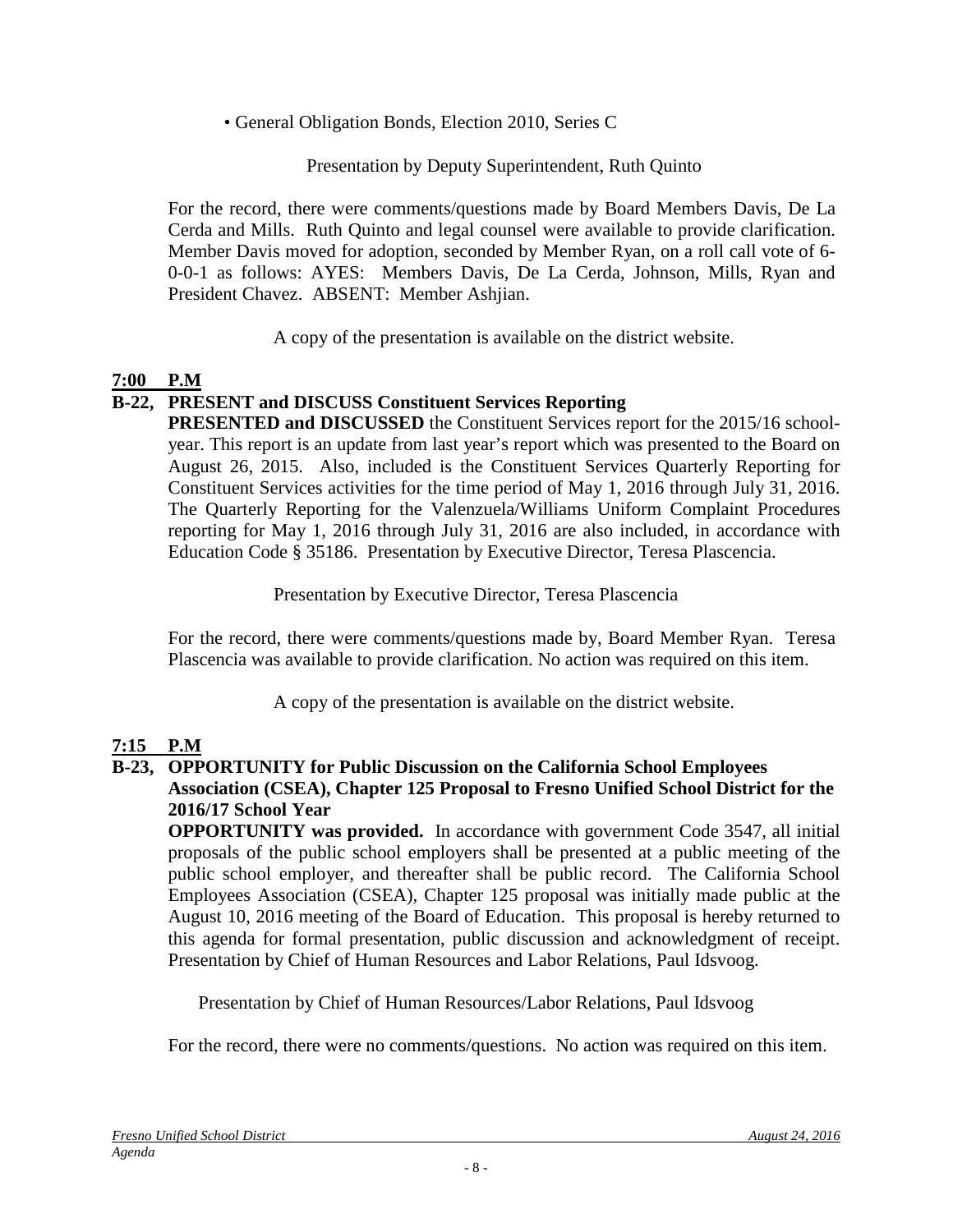#### **7:25 P.M**

#### **B-24, OPPORTUNITY for Public Discussion and ADOPT the Fresno Unified School District Proposal to California School Employees Association (CSEA), Chapter 125 for the 2016/17 School Year**

**OPPORTUNITY was provided and ADOPTED as recommended.** In accordance with government Code 3547, all initial proposals of the public school employers shall be presented at a public meeting of the public school employer, and thereafter shall be public record. Included is the Fresno Unified School District's proposal to California School Employees Association (CSEA), Chapter 125 for the 2016/17 school year presented at the August 10, 2016 meeting of the Board of Education and returned to this agenda for public discussion and Board adoption. Presentation by Chief of Human Resources and Labor Relations, Paul Idsvoog

Presentation by Chief of Human Resources/Labor Relations, Paul Idsvoog

For the record, there were no comments/questions made by Board Members. Member Davis moved for adoption, seconded by Member De La Cerda, which carried a 6-0-0-1 vote, as follows: AYES: Member Davis, De La Cerda, Johnson, Mills, Ryan and President Chavez. ABSENT: Member Ashjian.

#### **7:35 P.M**

## **B-25, OPPORTUNITY for Public Discussion on the California School Employees**

#### **Association, Chapter 143, Food Service Unit Proposal to Fresno Unified School District for the 2016/17 School Year**

**OPPORTUNITY was provided.** In accordance with government Code 3547, all initial proposals of the public school employers shall be presented at a public meeting of the public school employer, and thereafter shall be public record. The California School Employees Association, Chapter 143, Food Service Unit proposal was initially made public at the August 10, 2016 meeting of the Board of Education. Presentation by Chief of Human Resources and Labor Relations, Paul Idsvoog

Presentation by Chief of Human Resources/Labor Relations, Paul Idsvoog

For the record, there were no comments/questions. No action was required on this item.

## **7:45 P.M**

#### **B-26, OPPORTUNITY for Public Discussion and ADOPT the Fresno Unified School District Proposal to California School Employees Association, Chapter 143, Food Service Unit for the 2016/17 School Year**

**OPPORTUNITY was provided and ADOPTED as recommended.** In accordance with government Code 3547, all initial proposals of the public school employers shall be presented at a public meeting of the public school employer, and thereafter shall be public record. Included in the Board binders is the Fresno Unified School District's proposal to California School Employees Association, Chapter 143, Food Service Unit for the 2016/17